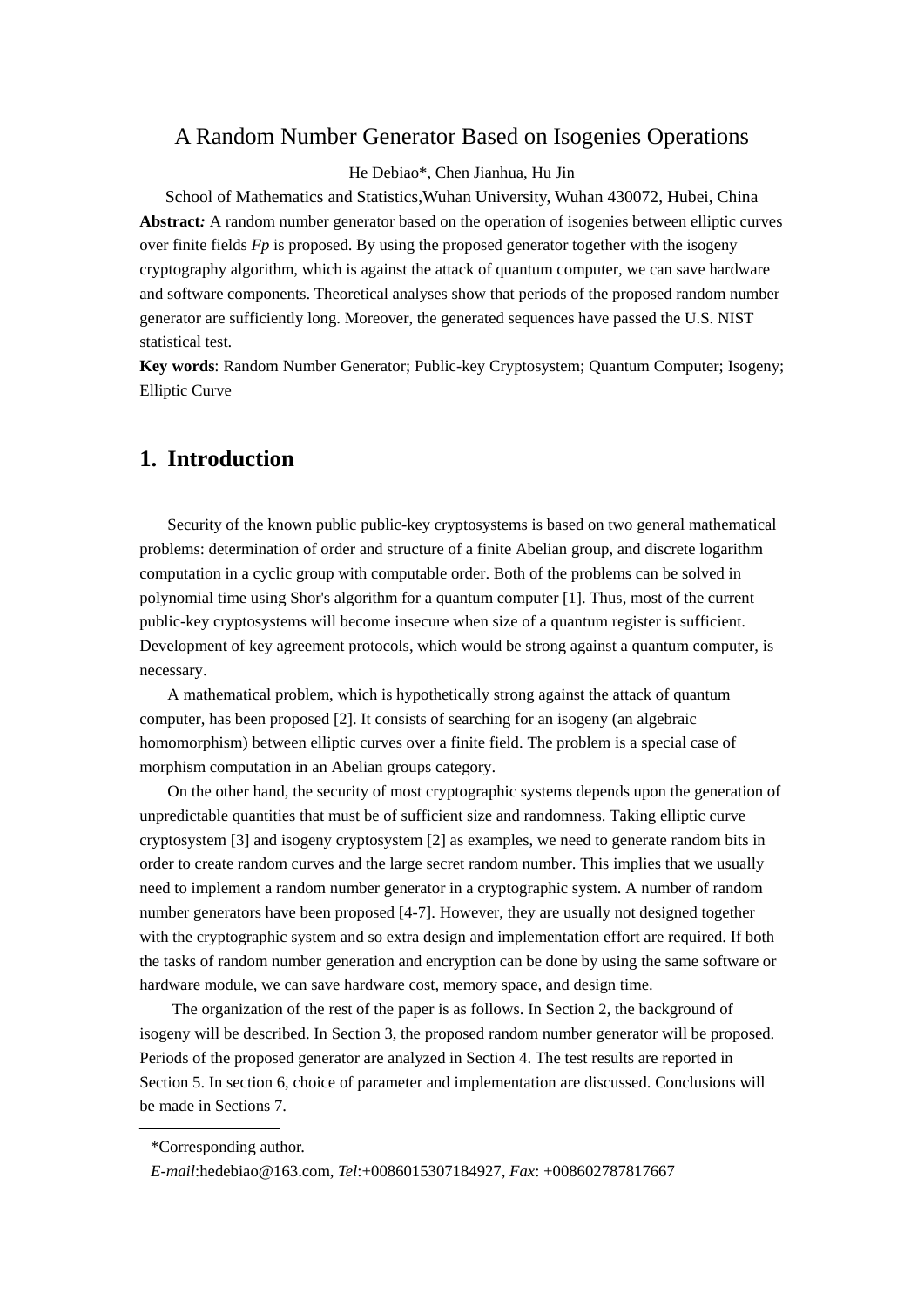# **2. Elliptic Curves over Fp and Isogeny Star**

In this section, we will give some background about prime field  $F_p$  and isogeny star. We refer reader to [2] for more knowledge about isogeny star.

Let *E* be a elliptic curve, defined on the finite fields  $F_p$ , and it's equation is

$$
y^2 = x^3 + ax + b , a,b \in F_p.
$$
 (1)

Then the map

$$
\pi: (x, y) \to (x^p, y^p) \tag{2}
$$

specifies the Frobenius endomorphism of the curve E. A Frobenius map satisfies its characteristic equation

$$
\pi^2 - T\pi + p = 0,\tag{3}
$$

Where  $T = p - a - \#E(F_p)$  is the Frobenius trace. Through the Hasse's theorem, we know

that 
$$
|T| < 2\sqrt{p} \tag{4}
$$

So the discriminant  $D_{\pi}$  of the Frobenius equation (3) satisfies

$$
D_{\pi} = T^2 - 4p < 0 \tag{5}
$$

**Theorem 1.** Elliptic curves are isogenous over  $F_p$  if and only if they have equal number of points.

*Proof*. See[2].

**Theorem 2**. Let an elliptic curve  $E(F_p)$  have the Frobenius discriminant  $D_n$  and  $\left(\frac{D_n}{D}\right)$ *l*  $(D_{\pi} \setminus$  $\left(\frac{E_{\pi}}{l}\right)$  be a

Kronecker symbol for some l-degree isogeny. If  $\left(\frac{D_{\pi}}{I}\right) = -1$  $\left(\frac{D_{\pi}}{l}\right)$  = -1, then there are no l-degree

isogenies; if 
$$
\left(\frac{D_{\pi}}{l}\right) = 1
$$
, then two l-degree isogenies exist; if  $\left(\frac{D_{\pi}}{l}\right) = 0$ , then 2 or  $l + 1$  l-degree

isogenies exist and *l* is called Elkies prime number. *Proof*. See[2].

Let  $U = \{E_i(F_p)\}\)$  be a set of elliptic curves with equal number of points, so that each

element of U is uniquely determined by a *j*-invariant of an elliptic curve. According to the theorem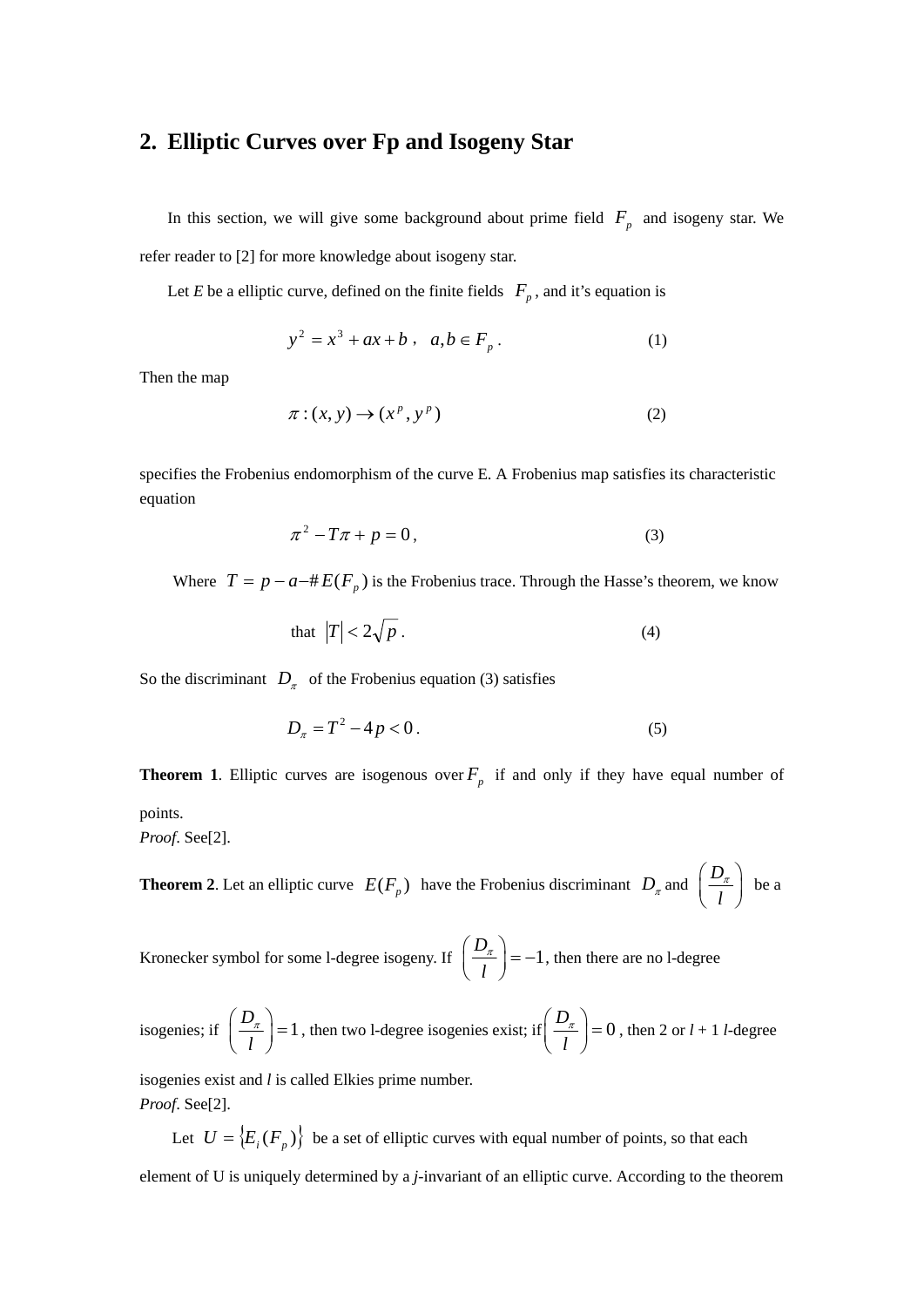1 and the equation (4), we can consider *U* as a category, and the set of isogenies between elements of U as a set of morphisms of this category. We can compute  $\#U = h_{D}$ , where  $h_{D}$  is the degree

of Hilbert polynomial [2]. According to [7], we can get  $h_{D_{\tau}} = O(\sqrt{D_{\tau}})$ .

Let *l* is Elkies prime number, we can get that there are two isogenous elliptic curves for any elliptic curves of U, from theorem 2. It is practically determined that, when #*U* is prime, all the elements of *U* form a single isogeny cycle.

Let 
$$
l_1 \neq l
$$
 be one more prime isogeny degree with the property that  $\left(\frac{D_{\pi}}{l_1}\right) = 1$ . In this case,

*l<sub>i</sub>* − degree isogenies form a cycle over U as well. Then we can put the *l* − and *l<sub>i</sub>* − degree isogeny

cycles over each other. Same can be done for other isogeny degrees of such kind. **Definition 1**. A graph, consisted of prime number of elliptic curves, connected by isogenies of

degrees satisfying  $\left|\frac{D_{\pi}}{I}\right|=1$ ⎠  $\setminus$  $\parallel$ ⎝  $\sqrt{}$ *i l*  $\left(D_{\pi}\right)$  = 1, is an isogeny star.

The example of an isogeny star is shown on the figure 1. There are 7 elliptic curves over  $F_{83}$ having Frobenius trace is 9. Their j-invariants are noted in the nodes [2].



Fig. 1: 3- and 5-degree isogeny cycles, and the isogeny star

If an isogeny star is wide enough, we can use it for crypto algorithm constructing. For that purpose, it is necessary to specify a direction on a cycle and route of isogeny stat. The method for direction determination on an isogeny cycle is mentioned in [4], we don't give the detail here.. It uses impact of Frobenius endomorphism on an isogeny kernel. The definition of isogeny stat is following.

Let S be an isogeny star, *d* is an positive integer,  $L = \{l_i\}$ ,  $0 < i \le d$  is a set of Elkies

isogeny degrees being used and  $F = \{\pi_i\}$ ,  $0 < i \le d$  is a set of Frobenius eigenvalues, which specify positive direction for every  $l_i \in L$ ,  $0 < i \le d$ .

**Definition 2**. A set  $R = \{r_i\}, 0 < i \le d$ , where  $r_i$  is number of steps by the  $l_i$  – isogeny in the

direction  $\pi_i$ , is a route on the isogeny star.

For example, if we use the clockwise direction on the figure 1, then the route  $R = \{2,1\}$ ,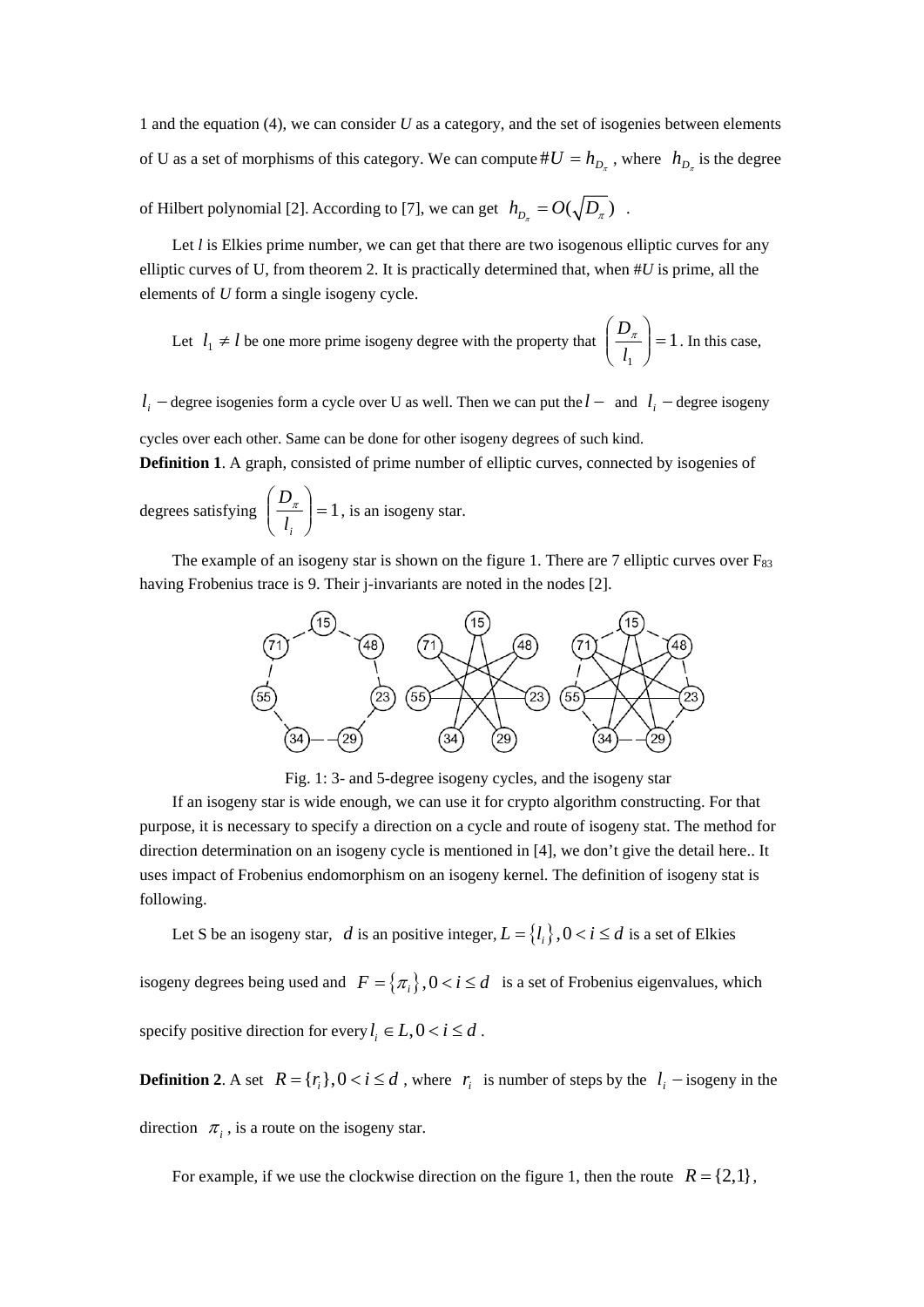starts from the node 15, follows through 48, 23 and leads to 55. We will denote it by  $R(15) = 55$ . Obviously, it doesn't matter, in which order we do steps of a route. The latter route can be evaluated by  $15 \rightarrow 48 \rightarrow 34 \rightarrow 55$  as well.

We can define the composition [2] of routes  $A = \{a_i\}$  and  $B = \{b_i\}$  as  $AB = \{a_i + b_i\}$ .

It's easy to get that routes are commutative: *AB* = *BA*.

The computation of iosgeny between elliptic curves can be done using the method in [8-10], we don't give the detail here.

### **3. The Proposed Random Number Generator**

In this paper we use an elliptic curve *E* defined over a finite field  $F_p$ , whose equation is (1),

the parameters is following.

- 1)  $F<sub>n</sub>$ : the finite field;
- 2)  $E_{\text{init}}$ : an initial elliptic curve, its equation is  $y^2 = x^3 + a_{\text{init}}x + b_{\text{init}}$ ,  $a_{\text{init}}$ ,  $b_{\text{init}} \in F_p$ ;
- 3) *d*: number of isogeny degrees being used;
- 4)  $L = \{l_i\}, 1 \le i \le d$ : a set of Elkies isogeny degrees being used;
- 5)  $F = {\pi_i}$ ,  $1 \le i \le d$  :a set of Frobenius eigenvalues, which specify the positive direction for every  $l_i \in L$ ;
- 6)  $k = {k_1, k_2, \cdots, k_d}, k_i > 1, (k_i, k_i) = 1$ : a set of coprime positive integer, which is the limit for number of steps by one isogeny degree in a route. For any route  $\{r_i\}$ , numbers of steps are selected in  $-k_i \le r_i \le k_i$ ;

Let *E* be an elliptic curve defined over a finite field  $F_p$ , equation is (1). Let  $A_E$  and

 $B<sub>E</sub>$  denote the parameter *a* and *b* of the equation of *E* separately. A block diagram of the proposed random number generator is shown in Figure 2, where  $\oplus$  denotes the operation of exclusive or.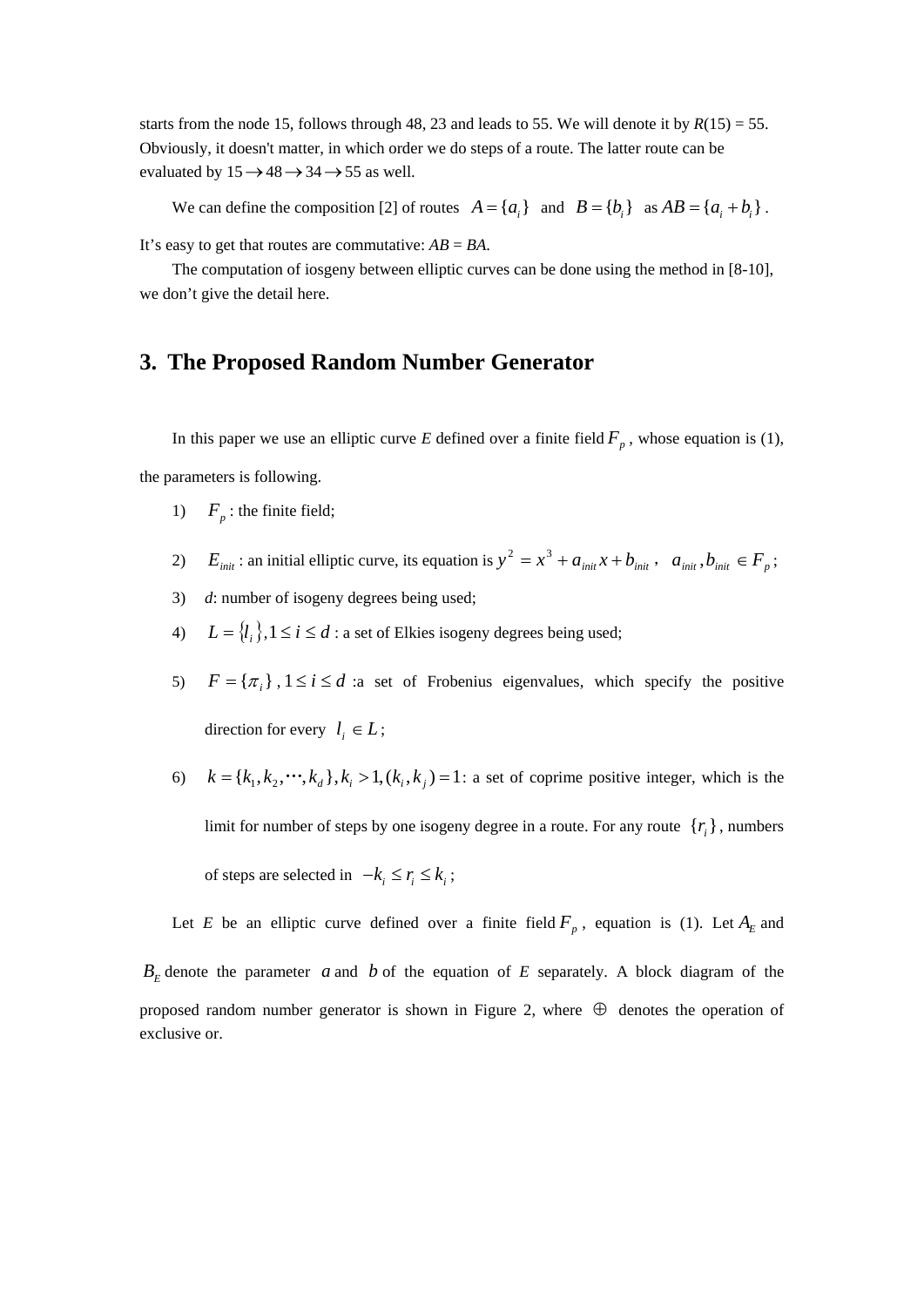

Figure 2: Block diagram of the proposed random number generator. It's easy to see that when these operations are done recursively, a sequence of bits can be obtained by collecting the  $x_n$  s.

# **4. Period Analysis**

The purpose of setting  $r_i^{(n+1)} = (x_n + n) \mod k_i, 1 \le i \le d$  is to increase the period of the generator. If n is not added, the bit sequence depends solely on the output of the  $R_n(E_{\text{init}})$ operation. It will start to repeat itself when there exists an elliptic curve  $E_{n-i}$  such that

$$
x_{n} = A_{E_{n}} \oplus B_{E_{n}} = A_{E_{n-i}} \oplus B_{E_{n-i}} = x_{n-i}.
$$

In the  $s^{th}$  cycle,

$$
r_i^{(s+1)} \equiv (x_s + s) \operatorname{mod} k_i, 1 \le i \le d \tag{6}
$$

where  $x_s$  denote the output of  $R_n(E_{\text{init}})$ , shown in figure 2.

In the  $t^{th}$  cycle,

$$
r_i^{(t+1)} \equiv (x_t + t) \mod k_i, 1 \le i \le d \tag{7}
$$

where  $x_t$  denote the output of  $R_n(E_{init})$ , shown in figure 2.

Suppose that the output of the  $E_n = R_n(E_{init})$  module in the  $t^{th}$  cycle is the same as that of the  $s^{th}$  cycle.

That is,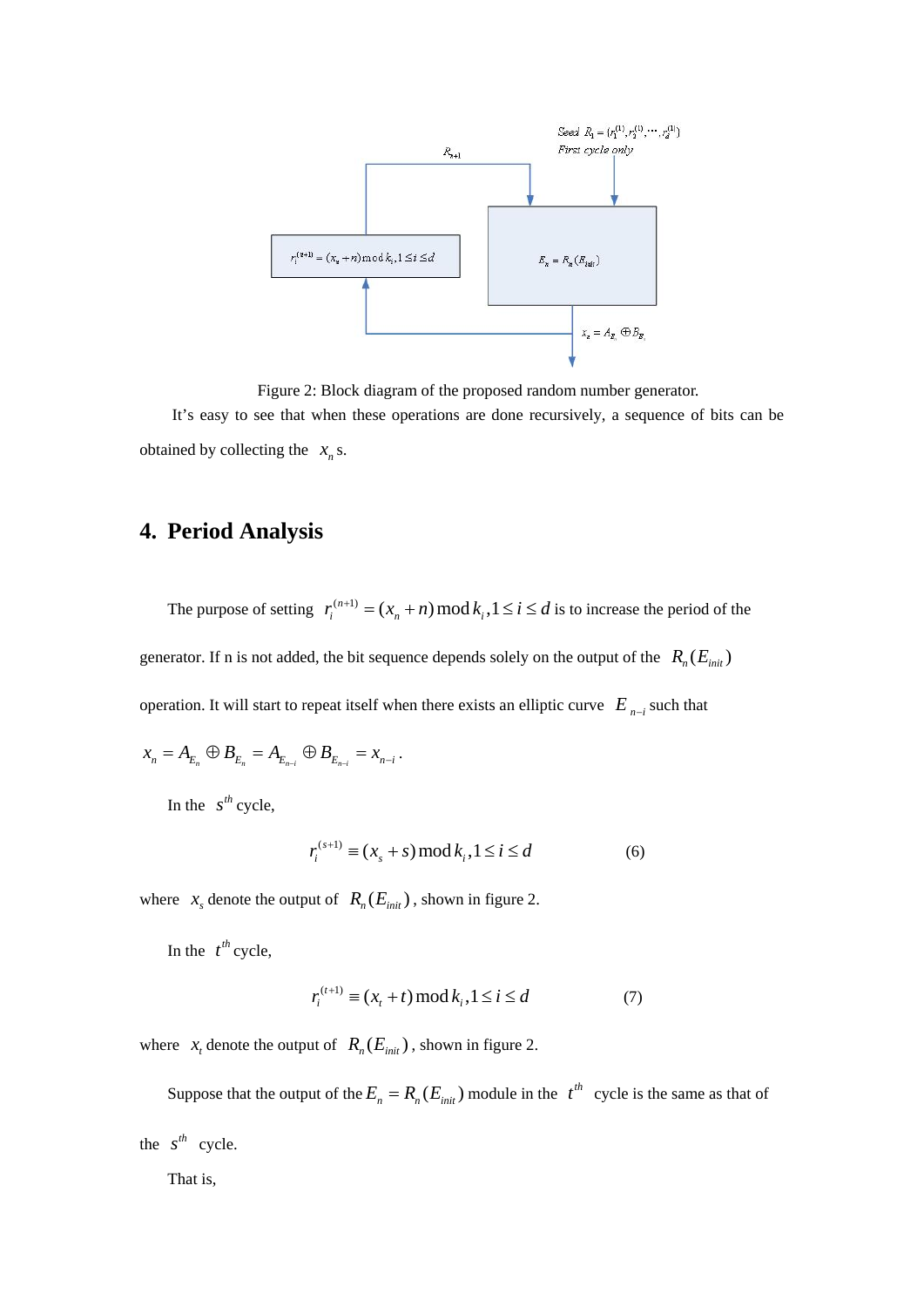$$
x_t = x_s \tag{8}
$$

If the output of the module of the  $(t+1)^{th}$  cycle is also equal to that of the  $(s+1)^{th}$  cycle, then  $r_i^{(t+1)} \equiv r_i^{(s+1)} \mod k_i, 1 \le i \le d$ . By (7) and (8), we have

$$
x_s + s \equiv x_t + t \mod k_i, 1 \le i \le d \tag{9}
$$

By the equations (8) and (9), we can get that

$$
s \equiv t \mod k_i, 1 \le i \le d \tag{10}
$$

Then  $k_i | (s-t), k_i (1 \le i \le d)$ .

Because  $k_i$  and  $k_j$  are coprime when  $i \neq j$ , we can get that  $k_1 \times k_2 \times \cdots \times k_d \mid (s-t)$ . Hence the output will repeat after  $k_1 \times k_2 \times \cdots \times k_d$  cycles. In order increase the period of the random number generator, we just need to increase the value  $k_1 \times k_2 \times \cdots \times k_d$  by increasing the number of  $k_i$ .

# **5. Test Result**

The U.S. NIST statistical test suite is used to test the randomness of the generated bits. It includes 15 statistical tests and each of them is formulated to test a null hypothesis that the sequence being tested is random. There is also an alternative hypothesis which states that the sequence is not random. For each test, there is an associated reference distribution (typically normal distribution or  $\chi^2$  distribution), based on which a *P \_values* is computed from the binary sequence. If this value is greater than a pre-defined threshold  $\alpha$  (0.01 in default), the sequence passes the test. The two approaches that NIST has adopted include the examination of (1) proportion of sequences that pass a statistical test, and (2) uniformity of the distribution of those

#### *P* \_ *values* .

According to [19], if *m* sequences were tested, the proportion of sequences that passed a specific statistical test should lie above  $p_a$ :

$$
p_{\alpha} = (1 - \alpha) - 3\sqrt{\frac{\alpha(1 - \alpha)}{m}}
$$
 (11)

In our experiment,  $m = 1000$ ,  $\alpha = 0.01$ , and  $p_{\alpha} = 98.05\%$ .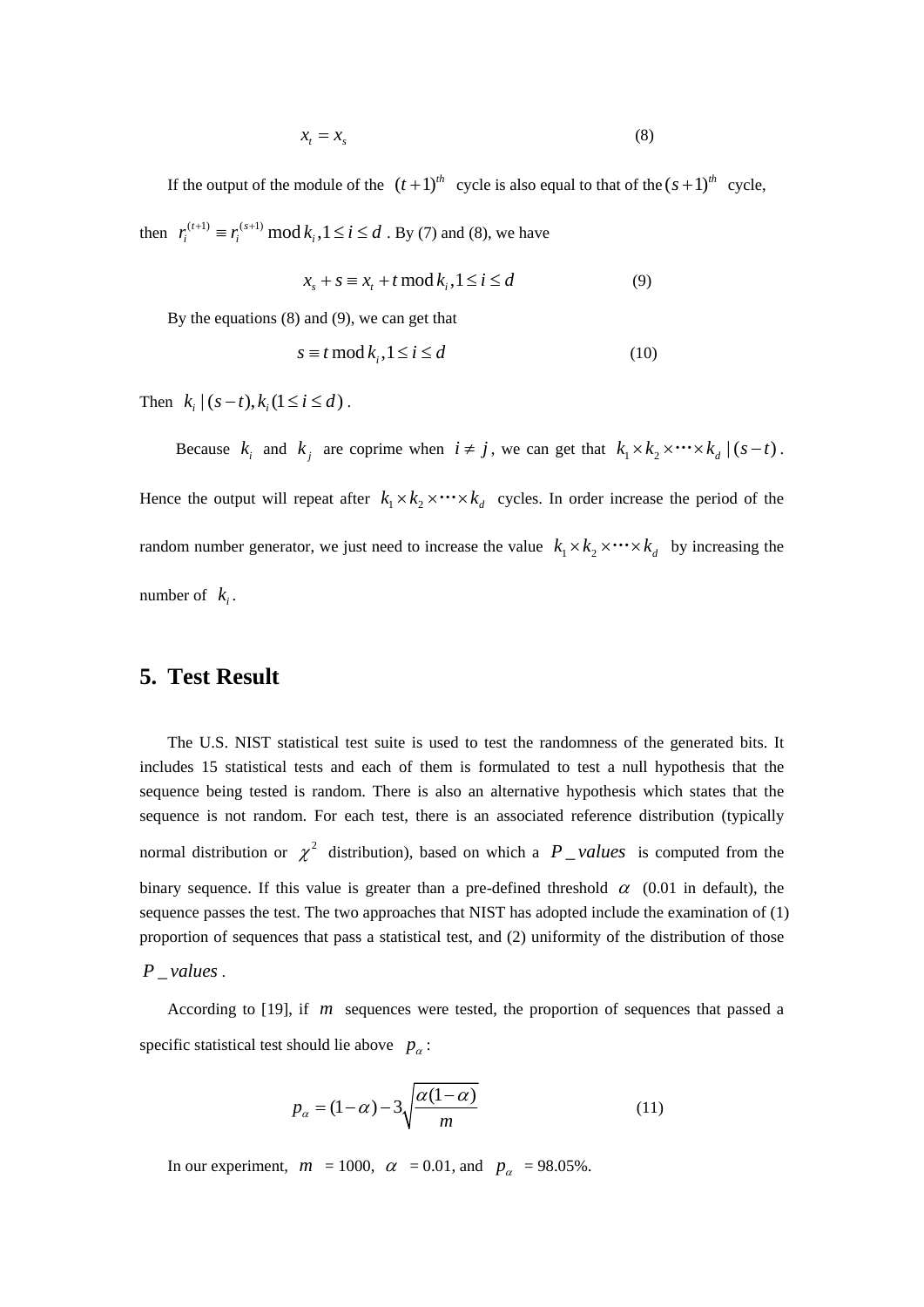To check the distribution of  $P_{value}$ , the interval between 0 and 1 is divided into 10

sub-intervals. The number of  $P$  *values* in each sub-interval is counted, based on which a

*P* valuesT is calculated. If *P* valuesT > 0.0001 holds, the sequences are considered to be

uniformly distributed.

The NIST statistical test suite contains 15 tests (the Lempel-Ziv complexity test is removed from the test suite since Version 1.7). For the details of those tests, please refer to [19]. Some tests such as FT, FBT, RT, ST, AET and CST require only 100 bits for each sequence. Other tests, however, require more bits. Specially, the PTMT, LZCT, RET, REVT tests need about 1 *M* for each sequence.

In our experiment, 100 bit sequence are generated for each five parameters  $F_p$ ,  $E_{init}$ , by

using 100 pairs of the randomly-selected initial  $R_1$ . Because the express of the elliptic and route are very complicated, we just list one case here for reference.

The curve  $y^2 = x^3 + ax + b$  is used here and the parameters are  $a = -3$ ,

*b* = 5AC635D8 AA3A93E7 B3EBBD55 769886BC 651D06B0 CC53B0F6 3BCE3C3E

27D2604B, and the field size is  $p = 2^{256} - 2^{224} + 2^{192} + 2^{96} - 1$ [14].

We let *d* is 256, the set *k* is the first 256 prime, and the set is the first 256 Elkies prime.

*R*<sub>1</sub> = {1,0,3,1,8,10,14,2,6,15,16,1,37,8,28,14,34,39,12,22,40,61,69,83,30,93,26,105,98,69,17,

120,15,116,113,57,25,76,41,155,67,174,180,25,161,172,22,12,212,67,182,113,98,100,160,200,42, 16, 260,253,62,104,53,243,170,306,305,103,327,210,126,265,295,138,61,161,10,9,260,169,117, 190, 289,431,116,0,182,427,437,227,82,164,112,125,378,255,276,139,168,488,208,364,400,12, 354, 284,47,515,364,456,440,100,478,334,534,64,426,594,278,473,189,7,626,55,305,605,570,423, 46, 474,564,405,343,266,553,304,769,364,56,647,290,708,545,249,297,656,82,74,282,298,121, 446, 716,361,257,162,410,295,858,459,357,496,506,739,871,698,681,849,798,538,510,830,79, 904, 660,515,665,464,109,121,480,198,598,951,89,835,732,217,1079,1006,516,323,1158,1175, 846, 602,767,424,199,234,90,268,1169,373,701,269,509,513,1156,106,1071,789,821,1302,1046, 397, 59,674,1063,134,102,425,1279,593,980,622,179,529,780,847,1177,318,616,246,1097,1308, 1196,53,420,773,878,733,1385,758,1251,1355,125,1484,1312,686,1302,1593,204,1336,1297, 1149}.

In the test of  $P$  *values* uniformity for FT and CST, each sequence is set to 1024 bits by concatenating the output of the proposed random generator. Otherwise, the number of different *P* values would not be sufficient to carry out the uniformity test. As for other tests which require more than 100 bits for each sequence, we collect the first 256 bit for different initial  $R_1$ . The test results can be found in Table 1.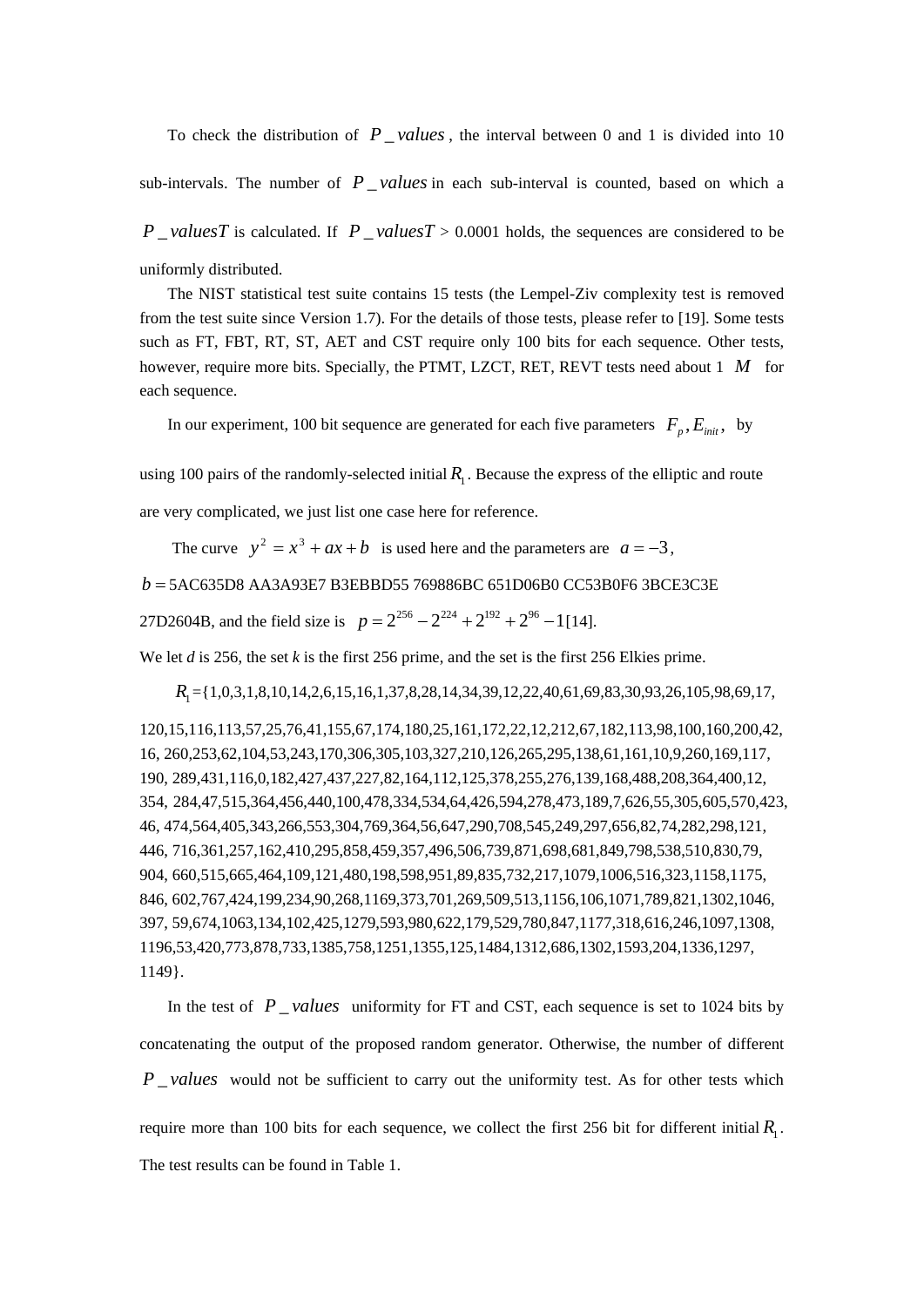| Test name    | Proportion | $P_valueT$ |
|--------------|------------|------------|
| FT           | 0.9901     | 0.1624     |
| <b>FBT</b>   | 0.9852     | 0.3781     |
| $CST*$       | 0.9863     | 0.1639     |
| RT           | 0.9942     | 0.1498     |
| <b>LROBT</b> | 0.9875     | 0.1397     |
| AET          | 0.9846     | 0.4153     |
| $ST^*$       | 0.9811     | 0.5741     |
| <b>RBMRT</b> | 0.9973     | 0.1542     |
| <b>DFTT</b>  | 0.9918     | 0.3681     |
| ATMT*        | 0.9857     | 0.2456     |
| <b>PTMT</b>  | 0.9961     | 0.1572     |
| <b>MUST</b>  | 0.9921     | 0.3660     |
| RET*         | 0.9836     | 0.2718     |
| REVT*        | 0.9918     | 0.2249     |
| <b>LCT</b>   | 0.9826     | 0.1152     |

Table 1.Test results for the random number generator

It is observed from Table 1 that the proposed random number generator pass all the statistical tests, i.e., the passing proportions are greater than 98.05% and  $P$  *\_valuesT* greater than 0.0001. According to [19], we can conclude that the data generated by these two approaches are random.

# **6. Discussions**

### **6.1 Choice of Parameters**

The test results indicate that all the random number sequences generated over the three fields have passed the SP800-22 statistical test and the FIPS 140-2 statistical tests. Therefore, the proposed generator can be accepted as a reliable random number generator for integrating with the isogeny cryptosystem to generate the dynamic private keys.

By simply changing the seed  $R_1$  and the initial curve  $E_{init}$ , a different bit sequence can be

generated. These two parameters should be kept secret for security. Basically,  $E_{\text{init}}$  can be any

elliptic curve defined in finite fields  $F_p$ . However, if we integrate this generator with a isogeny

cryptosystem,  $E_{\text{init}}$  should not be the point used in the isogeny cryptosystem part. This is

because those points are always treated as the parameters of public keys which are made public.

If the  $#U = h_{D<sub>r</sub>}$  is not lager enough, the number, generate by the proposed random number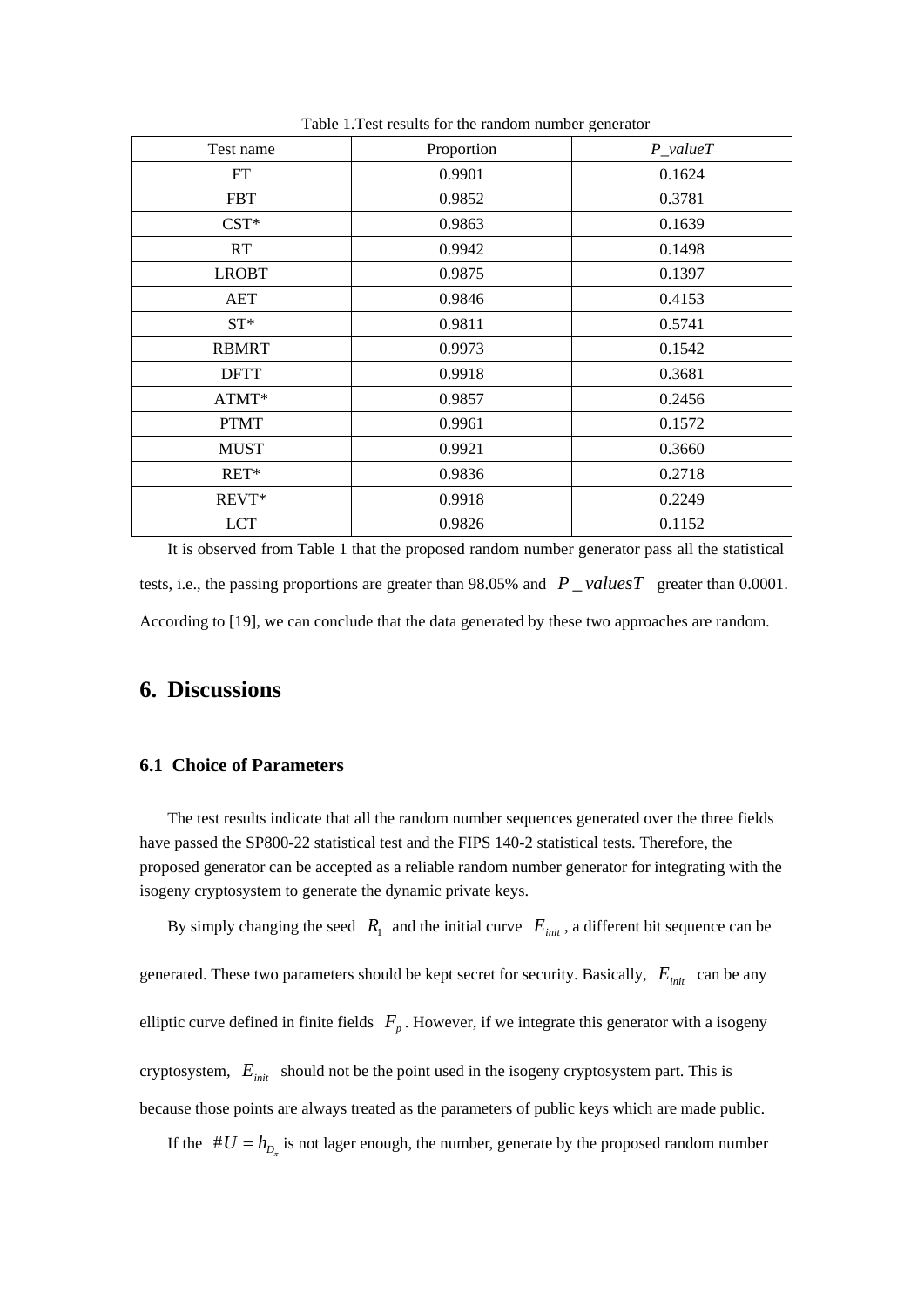generator, may be guessed correctly. We need to select correct  $F_p$  and  $E_{init}$ , which can determine the value of  $h_{D_{\pi}}$ , in order to make  $h_{D_{\pi}}$  large enough. In practice, the value of  $h_{D_{\pi}}$ can be determined using analytical methods [18].

#### **6.2 Implementation**

Various implement of computation of isogenies between elliptic curves [2, 8, 9, 10]. These algorithms can be used to implement isogeny cryptosystem. Our proposed random number generator is based on the core operations of isogeny cryptosystem, so the proposed random generator can be designed and implemented efficiently using the existing components and the cost of the implementation can be reduced.

### **7. Conclusion**

In this paper, a new approach for constructing a random number generator using operation of isogenies between elliptic curves is presented. Periods of the generator are analyzed theoretically. By the test results, we can draw the conclusion that the quality of random number produced by the proposed generator can meet the requirement of the high quality in cryptography. Since our proposed random number generator is based on the core operations of isogeny cryptosystem, it can be designed and implemented efficiently using the existing components.

# **Reference**

- [1]. Boneh D, Lipton R. Quantum cryptanalysis of hidden linear functions[C]. Proceedings of the 15th Annual International Cryptology Conference on Advances in Cryptology (LNCS 963), 1995:424-437.
- [2]. Rostovtsev A and Stolbunov A, Public-key cryptosystem based on isogenies. Cryptology ePrint Archive,http://eprint.iacr.org/.
- [3]. A. Menezes, Elliptic Curve P&ic Key Cryptosystems, Kluwer Academic, 1993.
- [4]. D. Knuth, The Art of Computer Programming, Volume II: Seminumerical Algorithms, Third Edition, Addison-Wesley, 1998.
- [5]. M. Blum and S. Micali, How to generate cryptographically strong sequences of pseudo-random bits, SIAM J. Comput. 1984, 13 (4), 850-863.
- [6]. Goldreich, S. Goldwasser and S. Micali, How to construct random functions, J. ACM 1986, 33 (4), 792-807.
- [7]. J.A. Gonzalez and R. Pino, A random number generator based on unpredictable chaotic functions, Comput. Phys. Commun. 1999, 120, 109-144,.
- [8]. Elkies N. Elliptic and modular curves over \_nite \_elds and related computational issues. Pages 21-76 in Computational Perspectives on Number Theory: Proceedings of a Conference